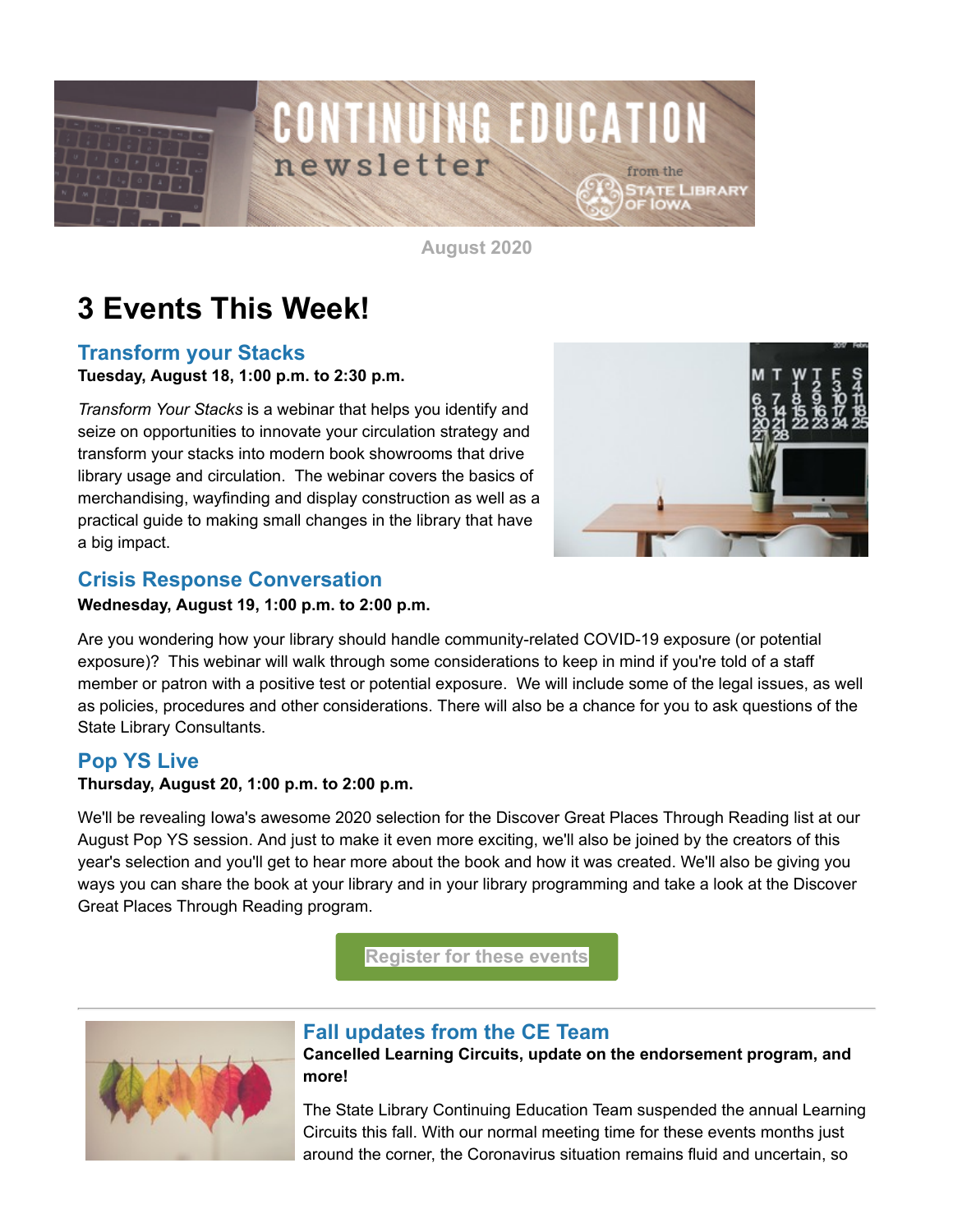we'll cancel for this year. But there are still lots of online learning opportunities. Check out the newly-online and reduced-price [ARSL Conference](https://www.arsl.org/2020-conference-main-page?utm_medium=email&utm_source=govdelivery), [ILA Conference,](https://www.iowalibraryassociation.org/index.php/conference?utm_medium=email&utm_source=govdelivery) and other [opportunities from the State Library](https://statelibraryofiowa.lmscheckout.com/Course/index?utm_medium=email&utm_source=govdelivery).

We're also still hard at work on the new Endorsement courses. We've had a number of people asking about them ... And we're getting closer to releasing them to you! State Library consultants are developing courses and making recordings, and they'll soon be loaded in our new Learning Management System (LMS).

And speaking of the LMS ... we're just around the corner from making it available to all Iowa librarians. We've imported our entire webinar archive and are cataloging it by subject so past content can be more easily found. We're in the testing stages now, and plan to invite you all to activate your accounts next month. Be watching the CE newsletter and other State Library communication channels for more information.

**[Learn more about the Endorsement Program](https://www.statelibraryofiowa.org/ld/c-d/cert/cert-changes?utm_medium=email&utm_source=govdelivery)**

# **More Upcoming Opportunities**



### **YACHT Club Discussion**

**Tuesday, August 25, 10:00 a.m. to 11:00 a.m.**

Young Adult/Children's Hot Topic discussion (August): Feel like your nonfiction collection isn't moving and you don't know what to do? In this session we'll take a deep dive into the world of nonfiction for children and teens.

**[Register for YACHT Club](https://statelibraryofiowa.lmscheckout.com/Course/view/yacht08-1?utm_medium=email&utm_source=govdelivery)**



### **Boardroom Series 2020**

**One Thursday a month, July - November, 6:00 p.m. to 7:30 p.m.**

The Boardroom Series makes a comeback in 2020 with a new round of webinars. This year, the programs will bring in concepts from various nonfiction books as we connect the books' ideas to the business of library boards.

Librarians can register in the CE Catalog and share the Zoom link with any interested board members. Or individual trustees can create an account in the CE Catalog and register themselves.

**[Register for a 2020 Boardroom Series Webinar](https://statelibraryofiowa.lmscheckout.com/Course/index?tags=Trustees%7Cboard+training&utm_medium=email&utm_source=govdelivery)**

## **Self-Paced Learning**

### **Providing Financial Literacy in Uncertain Times (Last Chance!) 1.5 Credits**

Now, more than ever, managing money and being financially literate are critical skills for every adult – young or old. Eyeing a big divot in their retirement accounts, lack of an emergency fund and the tumbling stock market, many people now fear a lingering recession, permanent layoffs, business closures, and the ability to retire "okay" as the worldwide COVID-19 pandemic puts the brakes on the U.S. economy. This is the perfect time for librarians to be front-line financial educators – we have "reference savvy," access to unbiased and educational tools, and a willingness to help be a counterbalance to high-pressure salespeople who may not share all the facts for good financial decision making.